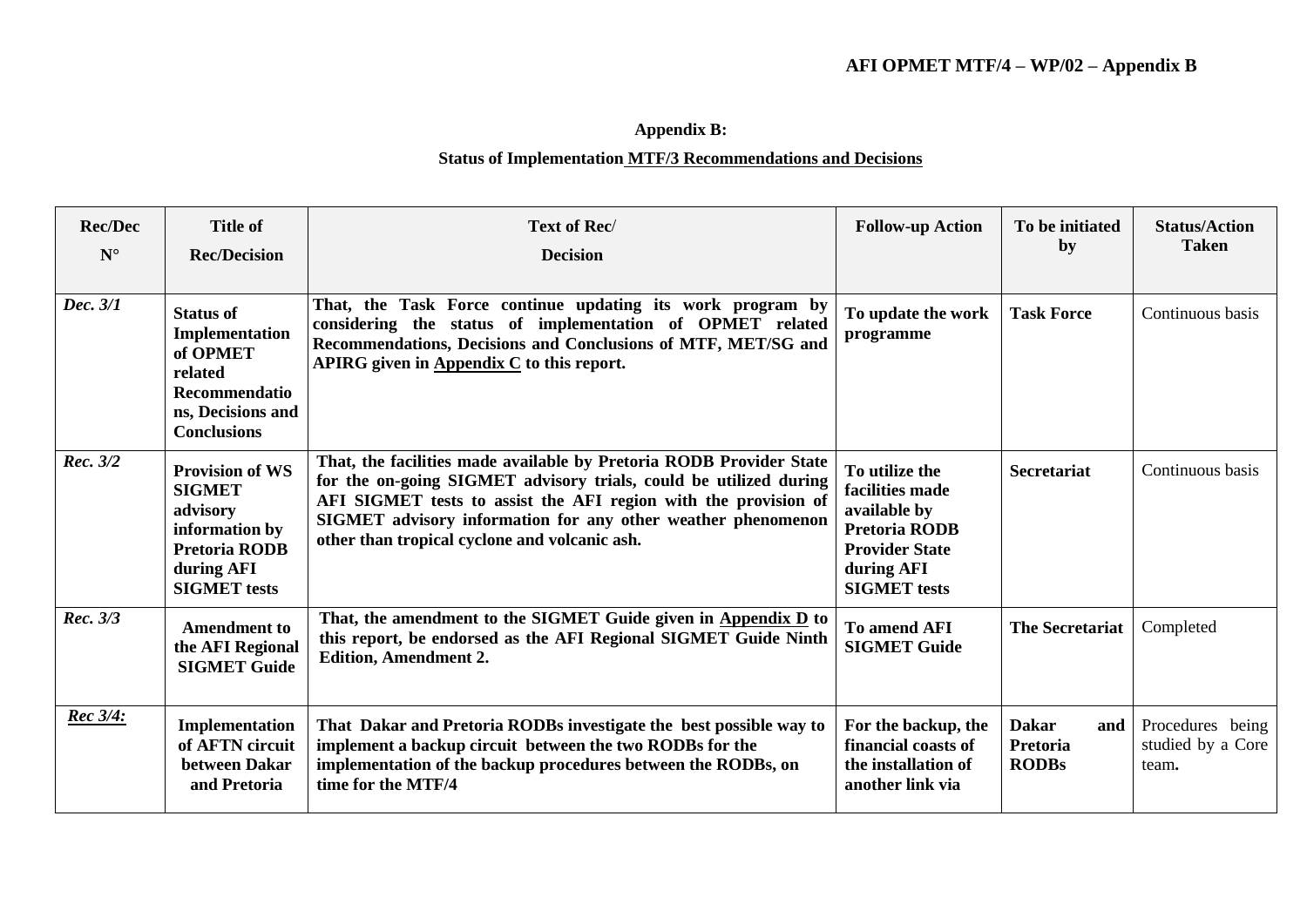## **AFI OPMET MTF/4 – WP/02 – Appendix B**

|          | <b>RODBs</b>                                                                                                                |                                                                                                                                                                                                                                                                                              | <b>AFISNET, should</b><br>be studied                                             |                                       |                                                                                  |
|----------|-----------------------------------------------------------------------------------------------------------------------------|----------------------------------------------------------------------------------------------------------------------------------------------------------------------------------------------------------------------------------------------------------------------------------------------|----------------------------------------------------------------------------------|---------------------------------------|----------------------------------------------------------------------------------|
| Dec 3/5  | <b>Compilation and</b><br><b>Distribution</b><br>of<br>Bulletins as per<br>Appendix C to<br><b>AMBEX</b><br>the<br>Handbook | That, the secretariat of the AFI OPMET MTF be invited to:<br>assist by contacting AFI States and request them to compile<br>a)<br>bulletins according to the AMBEX Plan, and<br>contact other ICAO regions and invite adjacent IROGs to<br>$\mathbf{b}$<br>disseminate only those bulletins. | <b>To</b><br>improve<br><b>OPMET</b><br>dissemination                            | The Secretariat                       | Completed                                                                        |
| Dec. 3/6 | Updating of the<br><b>AFI</b><br><b>Interface</b><br><b>Control</b><br><b>Document</b>                                      | That, the URL:<br>http://aviation.weathersa.co.za/#showopmetdatabank?action=<br>rqm be published in the AFI Interface Control Document<br>(AFI ICD).                                                                                                                                         | To update the AFI<br>ICD with regard to<br><b>South Africa</b>                   | <b>The Secretariat</b>                | Completed<br>and<br>placed on<br>the<br>Website                                  |
| Rec 3/7: | <b>Amendment</b><br>proposals to the<br><b>AMBEX</b><br>HANBOOK.                                                            | That , the amendment to the AMBEX Handbook given in Appendix F<br>to this report, be endorsed as the AMBEX Handbook Seven Edition,<br><b>Amendment 2</b>                                                                                                                                     | To<br>amend<br>the<br><b>AMBEX Handbook</b>                                      | <b>The Secretariat</b>                | Completed<br>(submitted<br>to<br>MET/SG10<br>and<br>APIRG/18<br>and<br>approved) |
| Dec 3/8: | Designating a<br>coordinator and<br>setting up of the<br>due date                                                           | That the RODB Managers be invited to designate a coordinator for<br>the Team and provide implementation status report on time for the<br><b>MTF/4</b> meeting                                                                                                                                |                                                                                  | Dakar and<br>Pretoria<br><b>RODBs</b> | South Africa is<br>the Coordinator of<br>the Core Team.                          |
| Dec. 3/9 | <b>AFTN Addresses</b><br>of<br>adjacent<br><b>IROG</b><br>$\mathbf{in}$<br>the<br><b>AMBEX</b><br><b>Handbook</b>           | That, Appendix A and B to the AFI AMBEX Handbook be updated<br>by the MET/SG to reflect AFTN addresses for the IROG's Bangkok,<br>Jeddah and Rio de Janeiro.                                                                                                                                 | To<br>update<br>Appendix A and B<br>the<br><b>AMBEX</b><br>to<br><b>Handbook</b> | <b>MET/SG</b>                         | Completed                                                                        |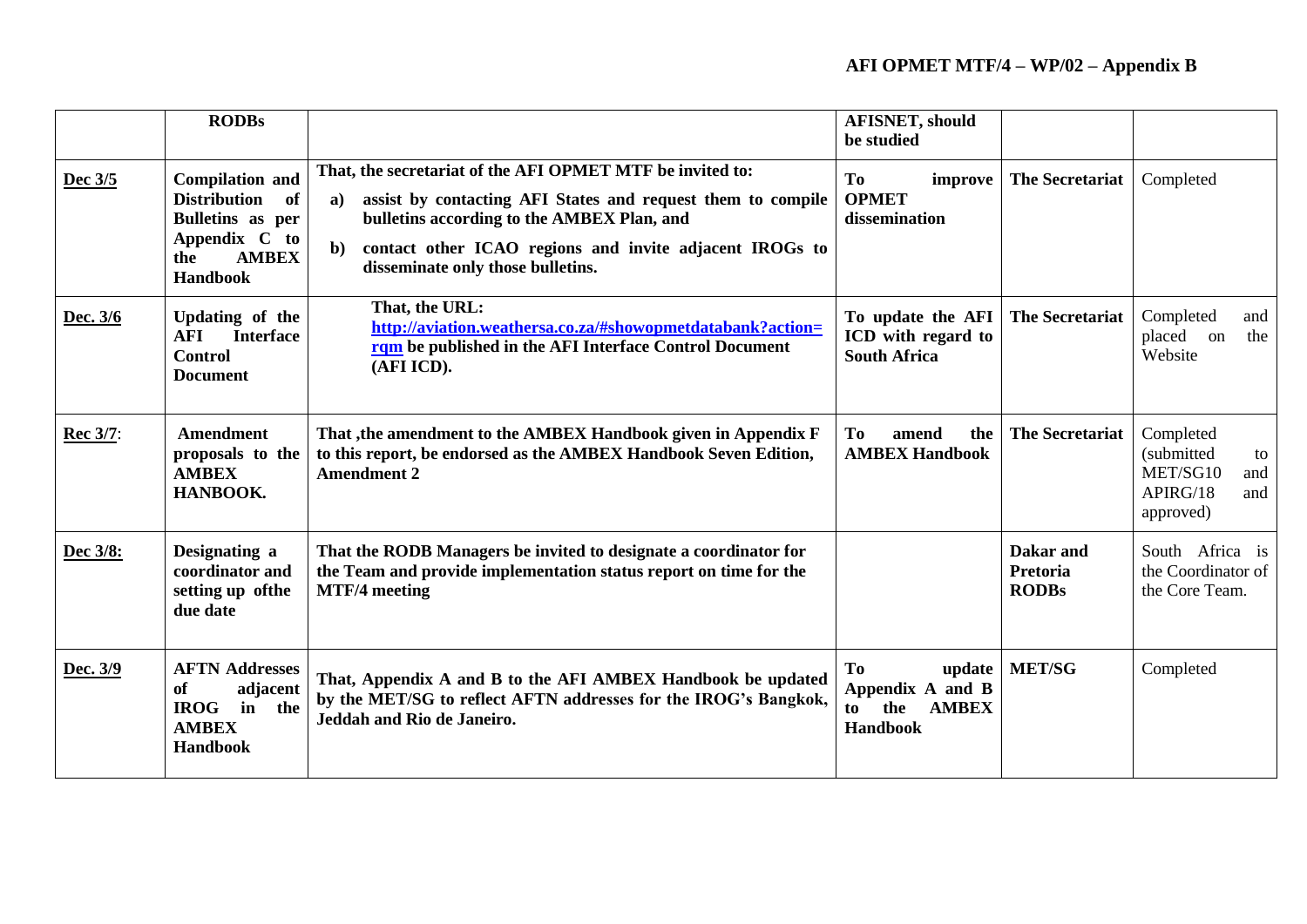| Dec 3/10        | <b>SIGMET</b><br><b>EUR</b><br>monitoring                                                                     | That, the two AFI RODBS be invited to monitor the reception of<br>SIGMET during the regular EUR SIGMET test and report.                                                                                                                         | To<br>monitor<br>the<br>reception<br><b>of</b><br><b>SIGMET</b><br>during<br><b>EUR</b><br>regular<br><b>SIGMET Tests</b> | <b>Dakar</b><br>and<br>Pretoria<br><b>RODBs</b> | Implemented by<br>Dakar RODB<br>Manager. The<br>results have be<br>sent to regional<br>Office of ICAO.<br>This results are |
|-----------------|---------------------------------------------------------------------------------------------------------------|-------------------------------------------------------------------------------------------------------------------------------------------------------------------------------------------------------------------------------------------------|---------------------------------------------------------------------------------------------------------------------------|-------------------------------------------------|----------------------------------------------------------------------------------------------------------------------------|
|                 |                                                                                                               |                                                                                                                                                                                                                                                 |                                                                                                                           |                                                 | shown in<br>Appendix C<br>(needs to be<br>shown)                                                                           |
| <b>Rec3/11</b>  | <b>Exchanging</b><br><b>Routing Tables</b><br><b>AFI</b><br>between<br><b>IROG</b> and ROC<br><b>Toulouse</b> | That, the two AFI IROGs and ROC of Toulouse exchange their<br>routing Tables and verify their coherency;                                                                                                                                        | To<br><b>Exchange</b><br>routing tables                                                                                   | Dakar and<br><b>Pretoria</b><br><b>RODBs</b>    | Submitted to<br>MET/SG                                                                                                     |
| <b>Rec 3/12</b> | Review of the<br><b>OPMET</b> routing<br>by the IROGs                                                         | That,<br>The AFI IROGs be invited to review their current routing<br>a)<br>tables, the OPMET status of reception, and if necessary,<br>update the routing tables;<br>b) ICAO invites AFI States to solve OPMET production and<br>routing issues | To review OPMET<br>routing tables                                                                                         | Dakar and<br>Pretoria IROGs<br>Secretariat      | Submitted<br>to<br>MET/SG<br>and<br><b>APIRG</b>                                                                           |
| Rec 3/13:       | <b>AFI</b><br><b>OPMET</b><br>data catalogue                                                                  | That, the proposed data catalogue given in the Appendix G to this<br>report be finalized by the RODB Managers and implemented by the<br>provider States as the requirements for the OPMET data catalogue                                        | To finalize the AFI<br><b>OPMET</b><br>data<br>catalogue                                                                  | Dakar and<br><b>Pretoria</b><br><b>RODBs</b>    | To be finalized                                                                                                            |
| Rec 3/14:       | <b>Adaptation</b><br>of<br>the DMG<br><b>Time</b>                                                             | That the time validation criteria developed by the DMG for the EUR<br>be adapted to align it with the Air Navigation Plan (ANP) for the AFI<br>Region and included in the AFI AMBEX Handbook for implemented                                    | To adapt the DMg<br>time<br>validation<br>criteria                                                                        | <b>Dakar</b><br>and<br>Pretoria<br><b>RODBs</b> | The<br>recommendation<br>was submitted to                                                                                  |